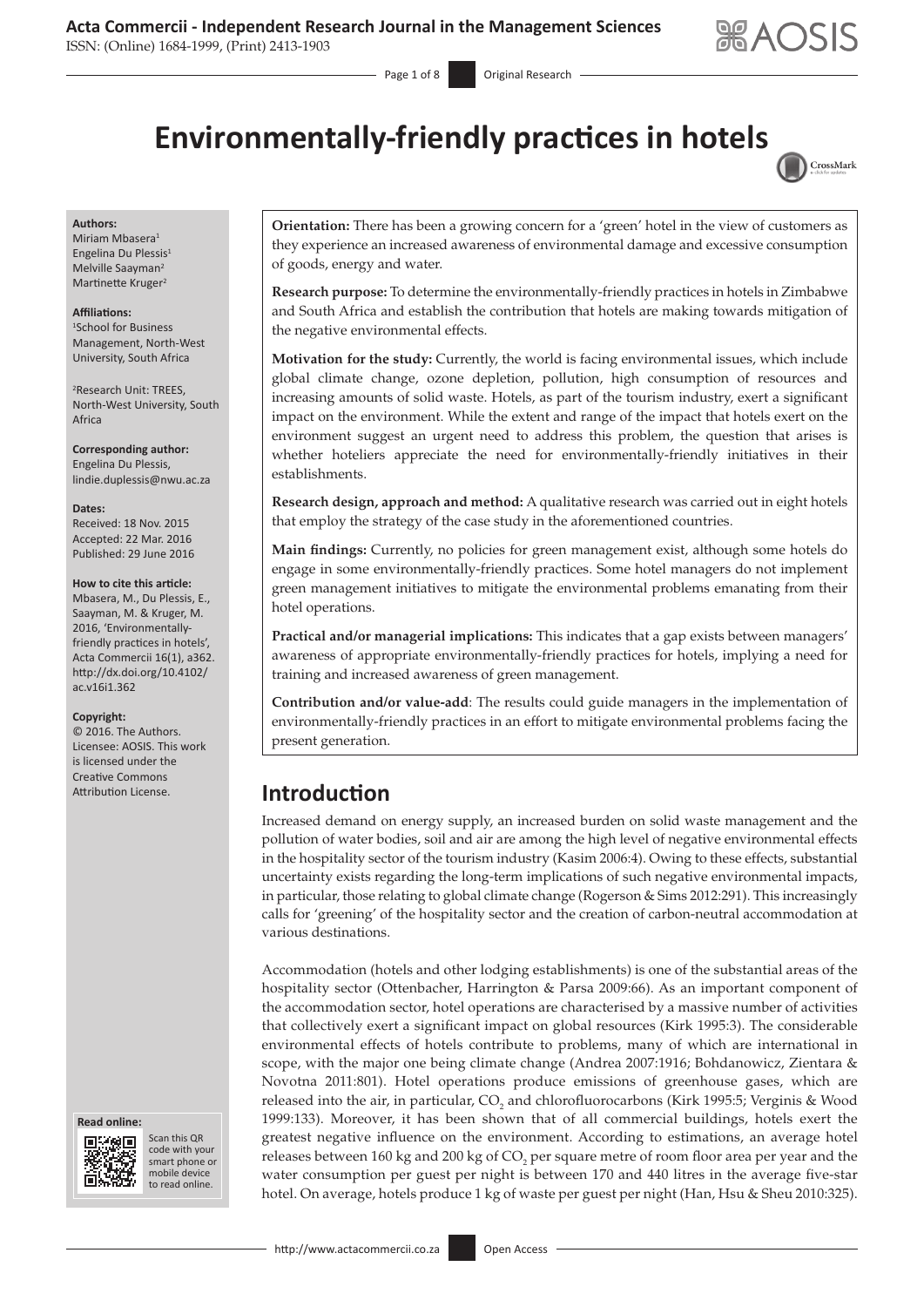Furthermore, a growing concern to establish a 'green' hotel in the view of customers is evident (Chan & Ho 2006:301), as they are experiencing an increased awareness of environmental damage and excessive consumption of goods, energy and water (Han *et al.* 2010:325). With the negative impacts that hotels exert on the environment, greater pressure is placed on governments and role players in tourism to reinforce eco-friendlier enterprises and green consumption in hotels (Moreo 2008:1). This compels hotels to demonstrate responsible behaviour to become 'eco-friendly hotels' or 'green hotels', which refers to accommodation establishments that have made a commitment to implementing or following various ecologically-sound practices, such as saving water and energy as well as reducing solid waste (Manaktola & Jauhari 2007:365).

Limited information is available regarding green management efforts in the hotel sectors in Zimbabwe and South Africa, yet the number and range of impacts that hotels exert on the environment suggest an urgent need for action to mitigate these effects (Dondo, Bhunu & Rivett 2002:198; Rogerson & Sims 2012:401; Spenceley 2005:7; Van der Merwe & Wocke 2007:30). According to Spenceley (2005:7), at present there is a fragmented development, formulation and implementation of policies, initiatives and guidelines for green management in hotels in these two countries, which is a cause for concern. Hence, policies and guidelines on green management need to be put in place and those that have been formulated need to be implemented in order to meet the tourist demand for more environmentally-friendly accommodation.

In Zimbabwe and South Africa, the hospitality sector is facing an increasing burden regarding solid waste (Nhapi & Gijzen 2005:133), pollution of water bodies (Feresu & Van Sickle 2008:398) and excessive use of energy and water (Lee *et al*. 2010:901). Against this backdrop, this study examines issues relating to environmentally-friendly practices of hotels in these two developing countries, a topic that has received scant interest in the sub-Saharan Africa, according to Rogerson and Sims (2012:392). This study is of great importance as there is much pressure on hotels to become green and the hotels in Zimbabwe and South Africa cannot continue to be oblivious to managing green practices. Accordingly, there was a need to address the following key questions:

- Are there any green management practices in hotels?
- Are there any green management policies in hotels?
- What are the reasons for implementing green management initiatives in hotels?

# **Literature review**

### **Tourism environmental impacts**

The link between tourism and the environment has been emphasised as one that has been assuming greater significance with the rise of the sustainability debate (Page 2009:492). Since the Rio Earth Summit in 1992, the environmental and social impacts of the tourism industry

have emerged at the forefront of global discussion (Graci 2009:39). Deteriorating conditions of the world's natural resources inspired an agreement among world leaders that sustainable development be the central target of governments and business organisations.

Literature reveals that in many parts of the world, accommodation-based sewage and waste materials are dumped directly into lakes, rivers and seas without any kind of processing beforehand, thus creating health hazards and an aesthetically unpleasant environment (Timothy & Teye 2009:82). As a component of tourism, the hospitality sector has played a decisive role in ecological deterioration, although its impacts have not been as profound as those of automobiles, airlines and cruise ships (Timothy & Teye 2009:81). However, an increased burden of solid waste is an additional key environmental impact of hotel operations (Taylor *et al*. 1994:173). Therefore, it would be characteristic of good ecological stewardship for hotels to take action in this regard in the quest to green the physical environment (Timothy & Teye 2009:81).

Hotels, as the primary accommodation, play a major role in hospitality and they exert a significant economical, ecological and social impact on the environment (Taylor *et al.* 1994:169). Because hotels exert a negative environmental impact, it is imperative that the management of hotels take action to mitigate their impact on the environment. A considerable number of studies have focused on environmental management measures in hotels in order to efficiently deal with environmental issues arising from their operations (Alvarez, Burgos & Cespedes 2001:458; Bansal 2005:209; Bohdanowicz *et al.* 2011:798; Hsieh 2012:98; Timothy & Teye 2009:84). In these studies, management measures were developed to efficiently deal with environmental issues that hotels can use, for instance, recycling of waste and supplying clean air as well as energy and water conservation, environmental health and environmental education for staff and customers (Hsieh 2012:98). A study carried out by Du Plessis, Van der Merwe and Saayman (2012) suggests that accommodation units be supplied with environmentally friendly products such as biodegradable soaps and detergents. They also suggest the use of paperless communication and billing systems where possible and the provision of maps or any other information on recycled paper where aesthetically acceptable. These green management practices are meant to attract business from markets that favour green practices (Manaktola & Jauhari 2007:364).

#### **Greening trends in hotels**

Within the hotel sector, the areas of concern for the environment include pollution through solid and liquid waste, high energy consumption and the increasing release of greenhouse gases that cause changes in the atmosphere. Consequently, practices such as recycling of waste, waste management, supplying clean air, energy and water conservation, environmental health, adopting a purchasing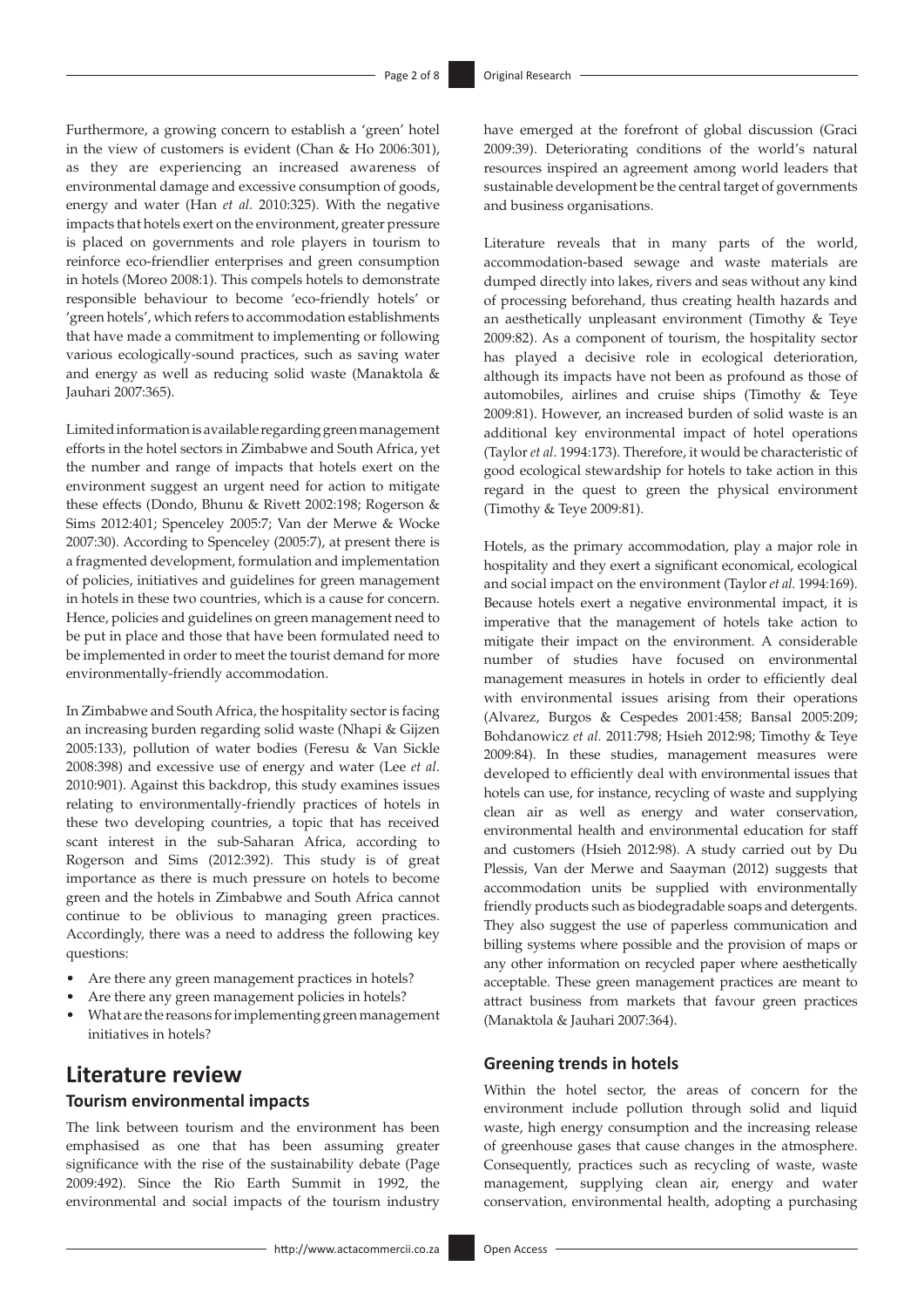policy and environmental education are being considered in various hotels in mitigation of the negative impacts on the environment (Mensah 2006:415). Quite a number of best practices are undertaken in the hotel sector in this regard. This will render the sector more sustainable and environmentally friendly. Given that 85% of leisure travellers consider themselves environmentally conscious, that is, 'green' consumers (Miller, Mayer & Baloglu 2012:395), some hotels have embraced the principles of sustainable development to mirror customer concerns and have thus attempted to minimise the energy consumed during the customers' stay through the introduction of minor measures such as re-using linen and towels (Page 2009:287). Major steps have also been taken by hotels, which have conducted environmental audits to assess the environmental costs of their activities in relation to energy consumption, transport, waste, purchasing, health and the local environment (Page 2009:288). Environmental sustainability is one of the major aspects to be considered regarding general sustainability (Jeter 2009:9; Page 2009:287).

Demands from governments or regulators require hotels to implement green practices (Kim & Choi 2013:159). Green practices are ways to use products and methods that would not negatively impact on the environment through pollution or by the depletion of natural resources (Smith & Perks 2010:3). These green practices include sustainable management of water, energy conservation, solid waste management,

ensuring air quality, environmental purchasing, community awareness and maintenance of permits (see Table 1).

The aforementioned practices are practised by some highly branded green hotels in certain parts of the world. Such practices could possibly be used in Zimbabwe and South Africa to mitigate the environmental impacts of hotels.

### **The current situation in Zimbabwe and South Africa**

A study conducted in Zimbabwe revealed that there is no existing legislation for environmentally-friendly initiatives to be mandatory in hotels (Maphosa 1997:1). Concern is also raised regarding waste dumping sites in Zimbabwe as some of the waste is discharged into aquatic environments in contradiction with the prescribed water pollution control standards (EMA:CAP 2002:72). A study undertaken on an approach to sustainable wastewater management based on pollution prevention and minimisation, treatment and reuse raised concerns about water loss both at the treatment plant and in the distribution line (20%) (Nhapi & Gijzen 2005:137). Thus, the study revealed a scant awareness regarding the management of environmental resources.

In South Africa, a number of surveys were carried out in an attempt to establish the level of participation of tourism organisations in responsible tourism (Dondo *et al*. 2002:198; Rogerson & Sims 2012:398; Spenceley 2005:3; Van der

**TABLE 1:** Green practices in hotels.

| Green practice                        | <b>Green hotel initiative</b>                                                                                                                                                                                                                                                                                                                                                                                                                                                                                                                                                                                                                                                                                                                                                                                                                                                                                                                                                                                                     |  |  |  |
|---------------------------------------|-----------------------------------------------------------------------------------------------------------------------------------------------------------------------------------------------------------------------------------------------------------------------------------------------------------------------------------------------------------------------------------------------------------------------------------------------------------------------------------------------------------------------------------------------------------------------------------------------------------------------------------------------------------------------------------------------------------------------------------------------------------------------------------------------------------------------------------------------------------------------------------------------------------------------------------------------------------------------------------------------------------------------------------|--|--|--|
| Sustainable<br>management<br>of water | • Low-flow fixtures used to conserve water in hotels.<br>• Detection and repair of drips and leaks in guest rooms as well as the use of water-saving devices, such as diverter valves, are also crucial (Hsieh 2012:116;<br>Nhapi & Gijzen 2005:137).<br>. Placing a glass jar in the toilet tank reduces the amount of water used per flush, which can make a difference (Allen 2007:57).<br>Rainwater harvesting is one way hotels can keep their operations waste free, for example, by using it to flush toilets (Allen 2007:57; Moreo 2008:2).<br>$\bullet$<br>• Reclaimed or grey water can be used for irrigating golf courses and landscaping (Moreo 2008:2; Timothy & Teye 2009:87).<br>• Water from bathrooms, washing machines, dish washers and kitchens could be collected and be reused for gardening or car washing (Nhapi & Gijzen<br>2005:137).<br>• Concerns about the careless use of water resources led to the linen and towel reuse efforts adopted by most of the world's hotels (Timothy & Teye 2009:87). |  |  |  |
| Energy<br>conservation                | • Green hotels implement measures for reduced energy consumption through operating as much as possible during daylight hours (Hsieh 2012:99).<br>• Using energy saving light bulbs such as compact efflorescent light bulbs and energy star-efficient heating, ventilation and air conditioning (HVAC) (Moreo<br>$2008:2$ ).<br>• Investing in new renewable energies will make a difference to the hotel's carbon footprint (Allen 2007:55), for example, renewable energy such as sunlight<br>and wind power (Rogerson 2012:402).<br>• Occupancy sensors are also used in hotels to use energy in occupied rooms only.                                                                                                                                                                                                                                                                                                                                                                                                          |  |  |  |
| Solid waste<br>management             | • Recycling is one way in which hotels are participating in important waste management programmes (Timothy & Teye 2009:86).<br>• Composting at the establishment is encouraged or municipal refuse collection can merge refuse at the composting depot that processes organic waste for<br>use in the community gardens (Swilling & Annecke 2006:324).                                                                                                                                                                                                                                                                                                                                                                                                                                                                                                                                                                                                                                                                            |  |  |  |
| Air quality<br>management             | Air filtration can be implemented in hotels.<br>$\bullet$<br>• Passing of decrees requiring that restaurants instil ventilation and create smoking sections would have a mitigatory effect (Dearlooe, Bialous & Glanntz<br>2002:96; Moreo 2008:2).<br>• Hotels can cut vehicle pollution through lift sharing.<br>• Use of bicycles or public transport can reduce pollution and congestion on the roads (Allen 2007:58).                                                                                                                                                                                                                                                                                                                                                                                                                                                                                                                                                                                                         |  |  |  |
| Environmental<br>purchasing           | • For guest rooms, administrative offices and kitchens, hotels can purchase recycled eco-friendly packaging such as take-out boxes and bags, stationery, toilet<br>tissue and other items made from previously recycled goods/biodegradable packaging (Taylor et al. 1994:21; Timothy & Teye 2009:84). Hotels should<br>purchase locally-grown food.<br>• Locally-produced food items are fresh, indigenous and representative of the area, which significantly reduce economic leakages in hotels, thus supporting the<br>local economy as much as possible.<br>• Green purchasing for hotels involves buying biodegradable products such as eating utensils, cleaning solutions, soaps and shampoos toilet tissue and other<br>items made for guest houses or hotel environmental programmes (Timothy & Teye 2009:84).                                                                                                                                                                                                          |  |  |  |
| Community<br>awareness                | Environmental education is important within the organisation as well as within the community (Mansah 2006:415).<br>• Green information can be made available to the society using sources such as TV, radio news programmes, newspaper articles, magazine articles and leaflets<br>in libraries.<br>• Conservation training activities should involve participation in local environmental initiatives, for example, cleaning a beach or park and financially supporting<br>an association for the protection of the environment (Taylor et al. 1994).                                                                                                                                                                                                                                                                                                                                                                                                                                                                            |  |  |  |
| Managing<br>permits                   | • Building permits could include, for example, green buildings, which seem to show noticeable improvement in the health and productivity of people working<br>in them.<br>• Another important consideration is compliance with legislation. When green management was first introduced, the major reasons for a hotel to go green was<br>focused on complying with government regulations and saving money by reducing waste and energy usage (Lee et al. 2010:902).<br>• Laws and regulations may include recycling requirements, building codes, incentives such as tax exemptions and credits for installing renewable energy<br>source (Miller et al. 2012:58).                                                                                                                                                                                                                                                                                                                                                               |  |  |  |

*Source*: Authors' own work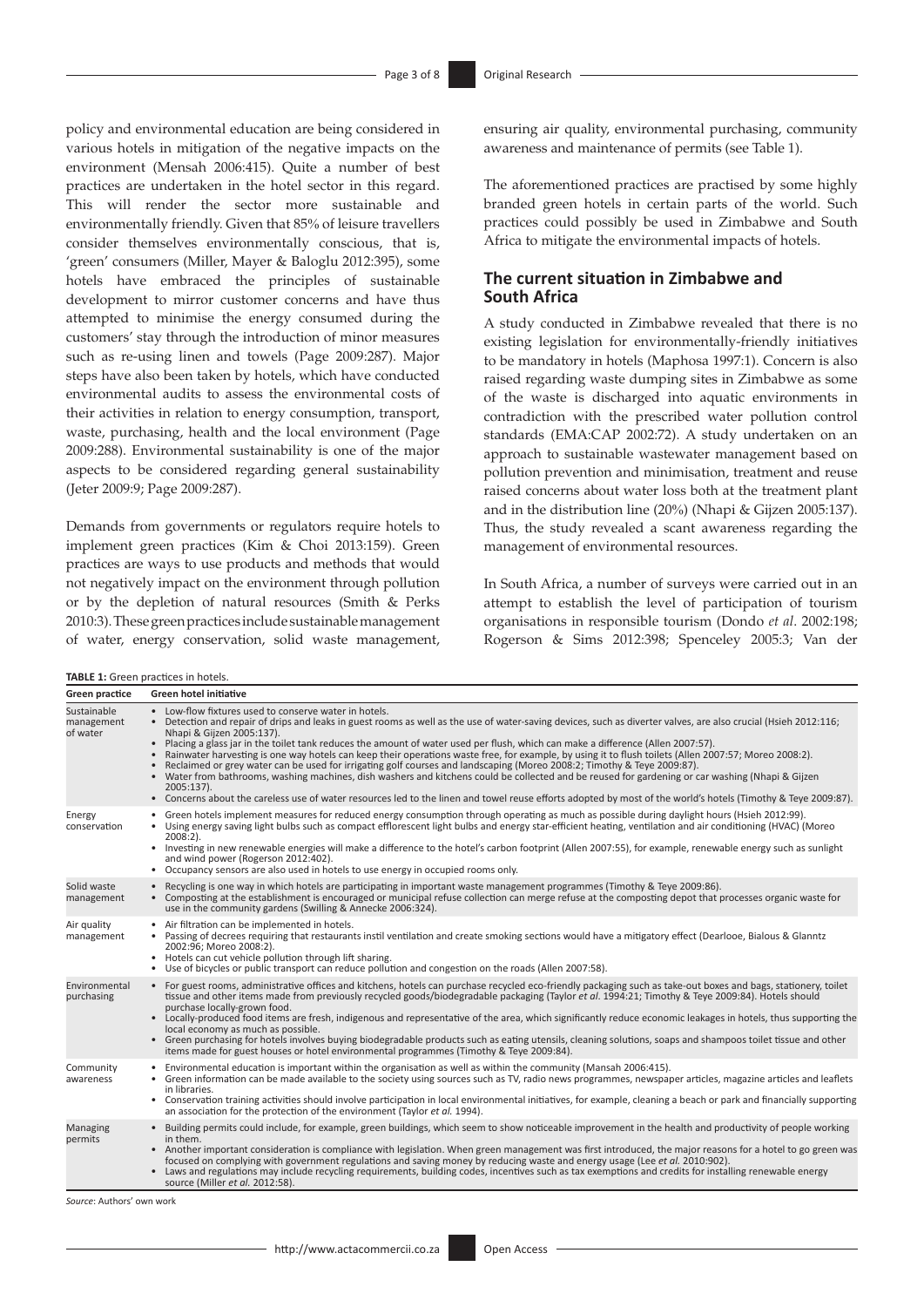**Ethical considerations**

Merwe & Wocke 2007:30). A study conducted on responsible tourism practices in the South African hotel sector revealed that a high percentage of hotels in South Africa does not participate in responsible tourism, mainly because there are no legal or industry regulations requiring them to do so (Van der Merwe & Wocke 2007:7).

# **Method of research**

The method used in this research followed a case study approach. In this study, multiple case studies were used to collect data from eight hotels. In order to reach the goal of the study, a qualitative research approach was employed.

#### **Participants**

All the participants in this study shared a common feature in that they were hotel managers in three- to five-star-graded hotels in South Africa and Zimbabwe. These hotels are spread throughout the countries in both urban and rural areas. Purposive sampling was employed to determine the sample. The sample that was chosen comprised four hotel managers in Zimbabwe and four hotel managers in South Africa. They were general managers who possess knowledge of all the policies and environmentally friendly practices within their hotels.

### **Development of the interview schedule**

An interview schedule was developed according to variables developed in previous case studies pertaining to green management in hotels. Examples of these case studies can be found in the research conducted by Hsu and Sheu (2009:325), Moreo (2008:1), Robbins (2001:23) and Taylor *et al*. (1994:128). The interview schedule consisted of research constructs from previous frameworks and comprised two sections with questions that were largely open ended.

### **Data collection**

Semi-structured interviews were used to collect data for this study from a sample comprising managers in star-graded hotels in Zimbabwe and South Africa. A digital voice recorder was employed as the main tool for recording the interviews while field notes were taken.

#### **Data analysis**

Themes were identified from the transcribed data. In this study, the researcher took the following steps formulated by Cresswell (2009) in order to analyse the data: Step 1: Organise and prepare data for analysis; Step 2: Read through all data, gain a general sense of information and reflect on the meaning; Step 3: Conduct an analysis based on a specific theoretical approach and method (this often involves coding or organising related segments of data into categories); Step 4: Generate a description of the setting or people and identify themes from the coding. Search for connections between the themes; Step 5: Represent data within a research report; and Step 6: Interpret the larger meaning of the data.

Issues of confidentiality were taken into consideration and interviewees were assured that the data would be kept confidential and that the names of the interviewees would not be mentioned. Ethical approval was obtained.

### **Results**

The following section outlines the responses by the participants regarding environmentally friendly practices in hotels in Zimbabwe and South Africa. Hotel cases 1–4 represent the Zimbabwean respondents, while cases 5–8 represent the South African respondents. The trustworthiness of the data was enhanced by the fact that all managers are well educated and had worked in establishments that had been in operation for more than 10 years.

#### **Availability of green management policy**

The first question sought to establish the availability of green management policies in the hotels. Cases 1 and 3 have no (written) policy on green management, although case 1 does have a waste management policy. This situation is different from that of case 2, who said that the hotel does have a green management policy available. Case 4, on the other hand, argues that it has a green management policy, but is not willing to share what this policy entails. With respect to Zimbabwe, it is observed that the hotels have no articulate written policies.

The South African cases clearly indicate that these hotels concur, while the data of their Zimbabwean counterparts are contradictory in that they do not have green management policies. Yet, the latter hotels do implement some kind of green initiatives.

In case 5, the hotel has no policy that prescribes how green management should be carried out. Nonetheless, the initiatives within the hotel stress the need to save resources and 'go green'. Although case 6 said that they do not have any policy, they practise switching off lights, especially in those rooms without any guests. The hotel uses natural light during the day. This is similar to case 1 and case 5, which do not have green management policies, but do implement some green initiatives. Case 7 said that it has a green management policy. The policy prescribes that if a person visits the hotel several times, a tree is planted in honour of that person and the person's name is placed on it. While case 8 has no written green management policy, the hotel is in the process of developing one. Meanwhile, the hotel has implemented a water-saving project.

The general trend in all eight hotels is that even where there is no green management policy, some green management initiatives have been implemented. The majority of hotels, however, have no green management policies. This implies that the implementation of green initiatives is being carried out in a haphazard manner, without the guidance of a policy. Having a policy is important as policies reflect an interest in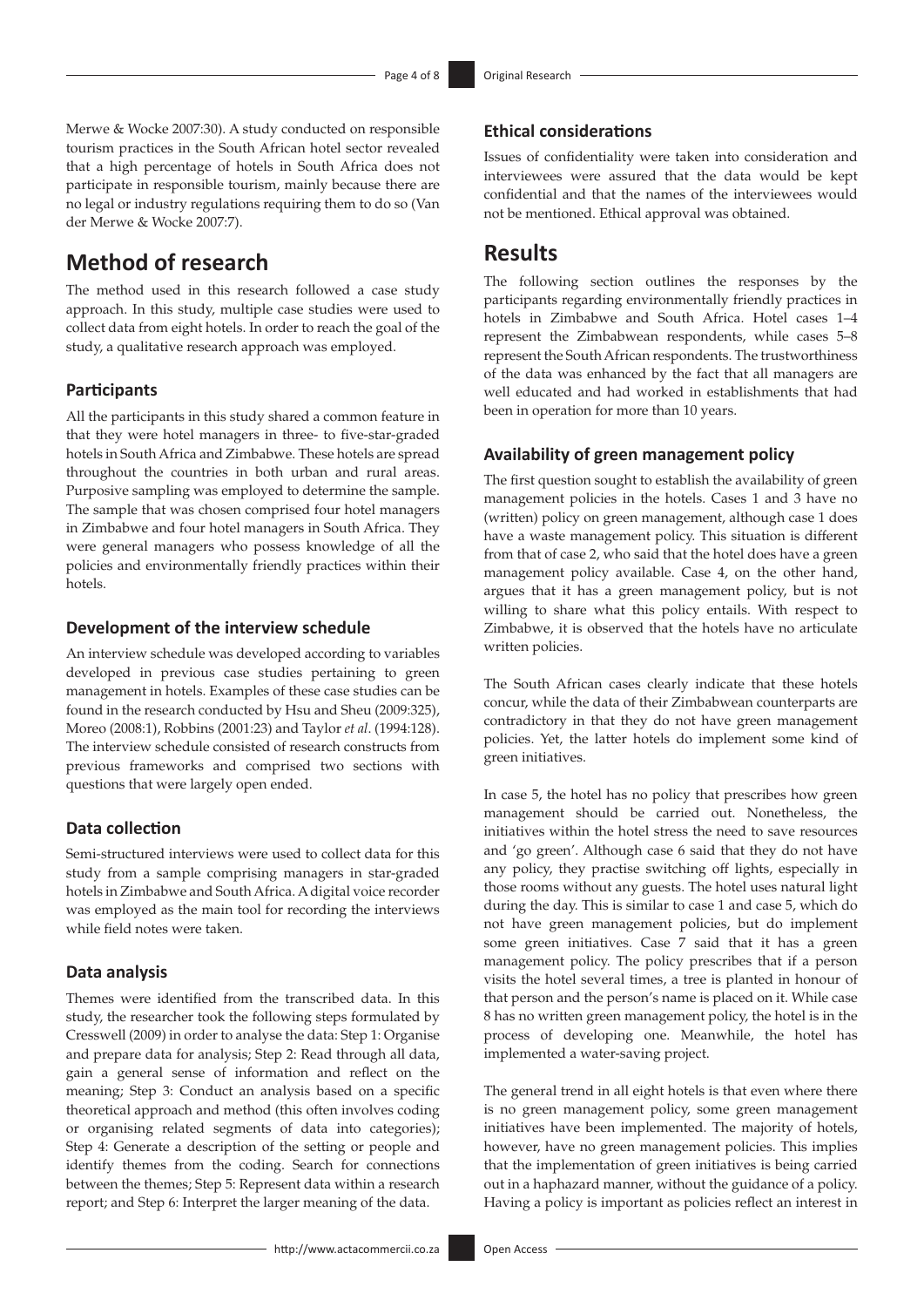the amelioration of environmental impacts in a hotel (Miller *et al*. 2012:51). Knowledge of such policies is probably shallow or perhaps there are no green management policies at all in the hotels. The unavailability of green management policies in most of the hotels suggests that these hotels lack knowledge about the importance of green management policy. Consequently, the hotels do not have anywhere from which to draw guidance and therefore there are no set standards for green management initiatives. Quality tends to decline where there is no green management policy as a lack of organisational learning with regards to green issues leads to lack of growth and eventually business is affected. Hsieh (2012:105) argues that a green management policy is a top management's declaration of its commitment to the environment.

It is recommended that hotel managers establish green management policies within their hotels. Such policies provide rules and guidelines as well as prescribe what should be done to mitigate the environmental impacts, which emanate from the operations of a hotel.

#### **Green management initiatives**

The second question intended to establish whether green management initiatives exist in the hotels. The initiative of case 1 is to switch off electricity whenever possible. It also uses solar energy and recycles materials such as plastics. Case 2 practises load shedding. It has replaced incandescent lamps with energy-saving bulbs. The green management initiatives of case 3 involve the use of key cards and prescribe that clients switch off all lights when leaving the room. However, with regard to e-mails, the hotel does not have a print policy to promote a paperless environment. Case 4 uses boilers with timing switches. It also uses thermostat technology for fryers and energy savers. Case 5 encourages guests to use their towels twice before placing them into the laundry. The initiatives of case 6 include switching off lights in the restaurant and kitchen during the day when there are no guests. It also uses borehole water, which is locally available. Case 7 engages in green initiatives such as the reuse of soap bottles, which involves refilling bulk containers with soap with the principal aim of reducing waste. The hotel also applies solid waste separation for which dedicated bins are allocated for glass, plastic and food scraps. In addition, the hotel uses vegetables grown in its own garden. In case 8, water saving and reuse of wastewater are practised.

All the initiatives point to the importance of saving, which ranges from saving energy, particularly electricity, to saving water and resources such as soap and similar materials. Energy saving by means of load shedding and the use of energy saving bulbs, use of key cards (which switch off all lights on leaving the room) and the use of thermostat technology for fryers are some of the green management initiatives that were revealed in this study. Other green initiatives include the use of boilers (which have timing systems) and switching off lights in the restaurant and kitchen during the day. In the literature, for example,

Rogerson and Sims (2012:402) encourage the use of renewable energy such as sunlight and wind energy in order to save electricity. Another finding was that of having a no-print policy to promote a paperless environment, for example, with respect to e-mails, as encouraged in literature by scholars such as Allen (2007:57), who argues for a reduction of waste and keeping a hotel waste efficient.

The finding that guests should use their towels twice before they are laundered, as revealed by this study, is consistent with existing literature. For example, Timothy and Teye (2009:87) have argued against the careless use of water resources. Also, current green hotel initiatives aim at reduced water consumption and the reuse of soap bottles (Rogerson & Sims 2012:402). However, green initiatives such as using soap and shampoo dispensers to reduce waste may give an impression of compromised service quality to customers and may be contrary to guest expectations (Kim & Choi 2013:160).

It is recommended that hotels implement and monitor the progress of the green initiatives in their establishments. The initiatives to be implemented may include any or some of the following:

- Water Water may be saved by flushing toilets using a flushing system fed from rainwater harvesting. In addition, hotels can use low-flow shower heads and taps to reduce waste.
- • **Energy**  Occupancy sensors can be used in hotels so as to use energy in occupied rooms only. Also, hotels can use renewable energies such as solar power and wind energy.
- **Reuse of linen** Reuse of linens and towels save water, detergent and energy which reduces the release of greenhouse gases. Water saving information cards should be placed in rooms for guests to read.
- • **Solid waste**  Recycling is one way by which hotels can begin to participate in waste management. Composting at the establishment is also encouraged.
- Air quality Air filtration can be installed in hotels. In addition, the creation of smoking sections for guests to avoid involuntary exposure to second-hand smoke can also be helpful.
	- ß Installation of green roofs improves air quality, which includes the use of recycled material in the growing medium.
- Environmental purchasing Hotels should avoid procuring plastic-based packaging, which contributes to high levels of pollution and should rather use paper bags made from recycled products.

Initiatives that are implemented need to be monitored. Monitoring is the systematic and routine collection of information regarding an initiative, which is subsequently used for evaluation of the initiatives.

It is recommended that hoteliers engage in the education of customers regarding environmental impacts, which emanate from the hotel's activities and their consumption behaviour. In addition, customers need to be educated regarding the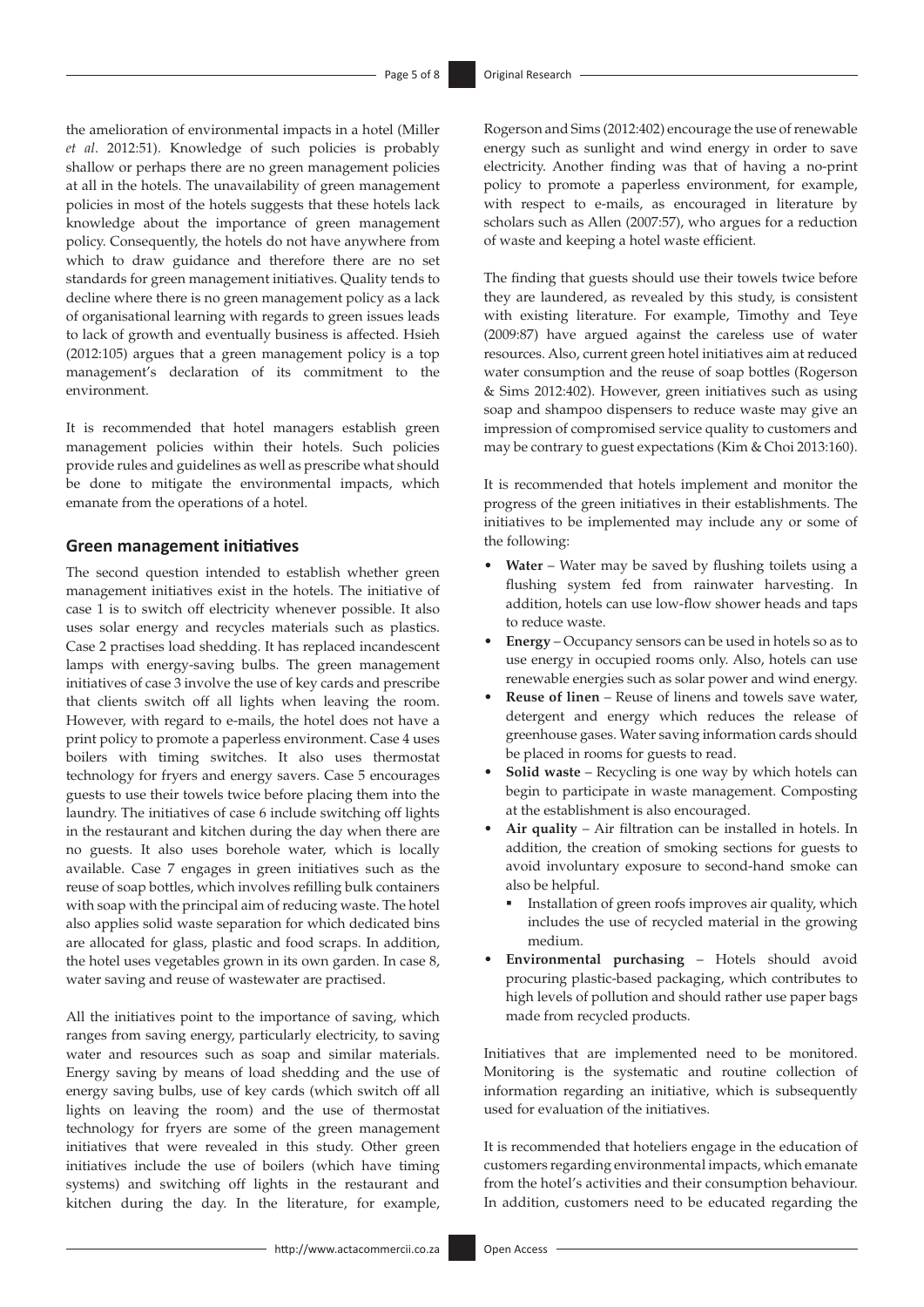environmentally-friendly consumption of goods and services during their stay in the hotel. Furthermore, customers need to be educated on eco-taxes so that they may appreciate that through payment of such taxes, they are making a positive contribution towards the protection of the environment.

There is a need for hoteliers to send their employees to attend courses developed by green initiative agencies, colleges and universities with respect to the concept of green management and environmentally-friendly practices. This would assist hoteliers to understand how their businesses contribute to the environmental problems facing our present generation. They will also be in a position to appreciate that they have a role to play in mitigating the environmental impacts through environmentally-friendly initiatives.

### **Reasons for implementing green management initiatives**

The third question sought to identify the reasons for implementing green management initiatives in the hotels that were studied. Case 1 argues that the reason for the implementation of green management initiatives is to save resources and therefore reduce costs. Case 2 also echoes the notion of cost saving. Also, the hotel argues that its main idea is the prevention of damage to the environment, hence ensuring a sustainable environment for future use. In case 3, the purpose of green management initiatives is to reduce costs and to encourage adherence to environmental friendliness. Along similar lines, case 4 stresses cost reduction. Case 5 implements green management initiatives with the main aim to save resources, while case 6 also emphasises cost saving. Case 7 is motivated by green management initiatives for marketing purposes, thus ensuring a competitive advantage and satisfying the needs of its clients. Case 8 says that it has a concern for the environment, besides working towards obtaining a four-star rating. This is pertinent to the ratings so that it is evident on the scorecard that the hotel is engaged in green initiatives. The principal theme that emerged is cost saving.

The findings of the study are therefore that green management initiatives are implemented in order to save resources that would result in a reduction in operational costs, despite the absence of policies that could serve as guidelines. Saving resources is achieved through the prevention of environmental damage and ensuring that the environment is sustainable for future generations. The argument for sustainability of the environment is an important reason for implementing green management because sustainability has become a new order and many scholars and practitioners now argue that without a significant change towards a more sustainable approach to development, severe damage to cultural and natural resources will accelerate the world over (Okeiyi *et al*. 2005:39).

The purpose of green management initiatives is to ensure that the hotel is environmentally friendly. This finding is

consistent with literature as Bohdanowicz *et al.* (2011:297) argue that environmentally-responsible hotel companies seek to green all their operations, thereby minimising their environmental impacts through the sustainable management of resources such as water, energy, air and land. Chen and Chen (2012:211) maintain that if the hotel industry can put the idea of green management into practice, not only will it benefit environmental and ecological protection, but it would also reduce the cost of the hotel operations.

The study has also established that green management initiatives are sometimes implemented for marketing purposes. Kim, Palakuthi and Hancer (2012:196) argue for the ecologically-conscious marketplace. Thus, hotels that mitigate the negative impacts on the environment emphasise this at the operations level of the business (Table 2). As noted in literature, food preparation in hotels makes the biggest contribution to the carbon footprint, accounting for 70% of the ecological footprint on average across the board in star-rated hotels, while accommodation accounts for 25% of the carbon footprint in star-rated hotels (Chen & Hsieh 2011:7).

### **Conclusion**

This research study determined the environmentally friendly practices adopted in 3- to 5-star-graded hotels in Zimbabwe and South Africa. This was the first time that a study of this nature was carried out on green practices in hotels. Hotels play a major role in accommodating the travelling public. However, in Zimbabwe and South Africa, the hospitality sector is facing an increasing burden of solid waste as well as excessive use of energy and water. Against this background, this study was conducted to examine issues relating to environmentally-friendly practices of hotels in these two developing countries. It has become imperative that hotels take action to mitigate their negative impact on the environment. Concerning the availability of green management policy, the study revealed that while the hotels that participated in the study generally have no green management policies, they have implemented some green initiatives. Green management initiatives implemented in hotels range from energy saving, use of solar energy, maintaining a paperless environment through a no-print policy, saving water by using towels more than once before laundering, reuse of soap bottles and waste management. Some green management initiatives have been implemented in all the hotels in both Zimbabwe and South Africa. The reasons for implementing green management initiatives include saving resources and reducing costs as well as protecting the environment so that it becomes sustainable. This implies that the implementation of such initiatives has been haphazard rather than systematic. The study has also revealed that green management has been adopted by some hotels for marketing reasons in order to retain customers and to gain a competitive advantage. It is recommended, as a result of this study, that hotels develop green management policies to guide the implementation of environmentallyfriendly practices.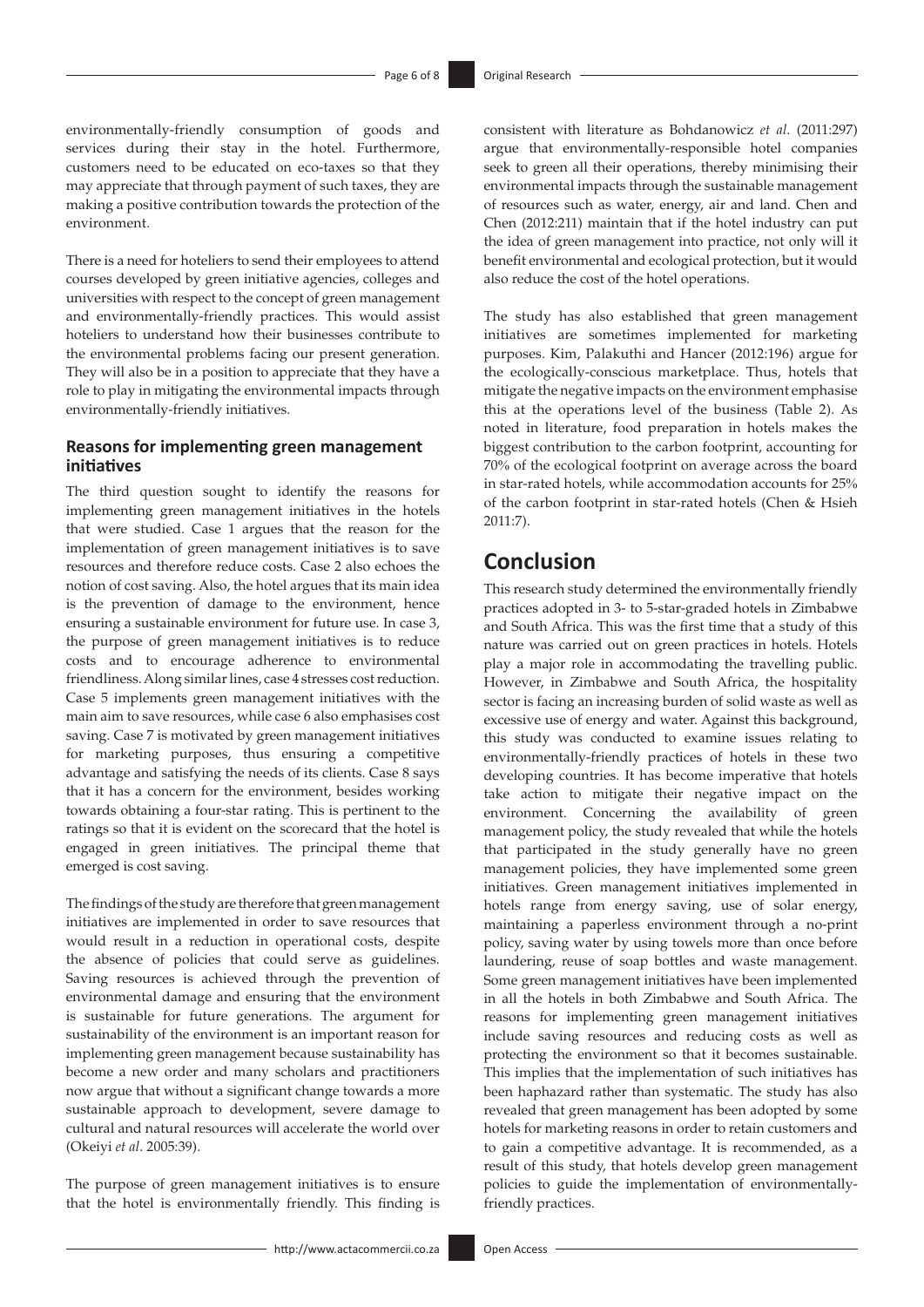**TABLE 2:** Summary of green management initiatives in hotel cases 1–8.

| Case           | Availability of green management policy                                                                                                                                                      | Green management initiatives implemented by the<br>hotel                                                                                                         | Reasons for implementing green management<br>initiatives                                                                                                                                                                                                                                           |
|----------------|----------------------------------------------------------------------------------------------------------------------------------------------------------------------------------------------|------------------------------------------------------------------------------------------------------------------------------------------------------------------|----------------------------------------------------------------------------------------------------------------------------------------------------------------------------------------------------------------------------------------------------------------------------------------------------|
| $\mathbf{1}$   | The hotel has no policy on green management.<br>There is a waste management policy.                                                                                                          | The hotel initiatives include switching off switches and<br>the use of solar energy as well as recycling of plastics.                                            | Purpose of green management initiatives is done to<br>save resources.<br>Cost saving in the short- to long run.                                                                                                                                                                                    |
| 2              | The hotel has a green management policy.<br>The policy encourages guests to conserve water.<br>There are air conditioning units that operate with a card.                                    | The hotel initiatives:<br>Load shedding<br>Changed from incandescent lamps to energy saving<br>bulbs.                                                            | For cost saving:<br>To avoid damaging the environment.<br>To make the environment sustainable for future use.                                                                                                                                                                                      |
| 3              | The hotel has no policy on green management.                                                                                                                                                 | The hotel uses key cards which switch off all lights<br>on leaving the room.<br>No-print policy for e-mails.                                                     | To reduce costs.<br>To be environmentally friendly.<br>The subtheme is cost saving.                                                                                                                                                                                                                |
| 4              | The hotel has a green management policy, but the<br>participant was not ready to share what it says.                                                                                         | The hotel has boilers that have timing systems.<br>The hotel uses thermostat technology for fryers.<br>The hotel uses energy savers.                             | For cost reduction.                                                                                                                                                                                                                                                                                |
| 5              | The hotel has no green management policy prescribing<br>what should be done but there are some initiatives to save<br>and go green.                                                          | The hotel encourages guests to use their towels<br>twice before laundry.                                                                                         | The hotel implements green management initiatives<br>with the main reason of saving.                                                                                                                                                                                                               |
| 6              | The hotel has no policy, but they have an initiative to switch<br>off lights in rooms where there are no guests and use<br>natural light during the day.                                     | The hotel initiatives include switching off lights in<br>restaurant and kitchen during the day when there<br>are no guests.<br>The hotel uses borehole water.    | Cost saving is the main reason why the hotel<br>implements green management initiatives.                                                                                                                                                                                                           |
| $\overline{7}$ | The hotel has a green management policy which says if a<br>person revisits the hotel several times, a tree is planted<br>in honour of that person and has the person's name placed<br>on it. | The hotel reuses soap bottles.<br>There are bins allocated for glass, plastic and food<br>scraps.<br>The hotel uses vegetables which they grow in the<br>garden. | The reason hotel implements green management<br>initiatives for marketing purposes so as to have a<br>competitive advantage and keep clients.                                                                                                                                                      |
| 8              | The hotel has no written green management policy yet but<br>is in the process of working on one.<br>The hotel has, however, implemented a water saving project.                              | The hotel initiates water saving and they make use of<br>waste water.                                                                                            | The hotel implements green initiatives because of<br>concern for the environment.<br>In addition, the hotel is working on obtaining a<br>four-star rating and it is pertinent regarding the<br>ratings that the hotel is seen to be doing something<br>from a green perspective on the score card. |

*Source*: Authors' own compilation from Interviewers (2014)

### **Acknowledgements**

The authors would like to acknowledge outside reviewers of their drafts and the National Research Fund for funding that supported the research.

### **Competing interests**

The authors declare that they have no financial or personal relationship(s) that may have inappropriately influenced them in writing this article.

#### **Author contributions:**

This research formed part of the PhD study conducted by M.M., which was supervised by E.d.P. Both M.S. and M.K. acted as co-supervisors.

### **References**

- Allen, Y., 2007, *Innovation pushes Edmonton to the leading edge of waste management*, viewed 19 October 2015, from [https://www.fcm.ca/Documents/](https://www.fcm.ca/Documents/presentations/2007/mission/Innovation_pushes_Edmonton_to_the_leading_edge_of_waste_management_EN.pdf) [presentations/2007/mission/Innovation\\_pushes\\_Edmonton\\_to\\_the\\_leading\\_](https://www.fcm.ca/Documents/presentations/2007/mission/Innovation_pushes_Edmonton_to_the_leading_edge_of_waste_management_EN.pdf) [edge\\_of\\_waste\\_management\\_EN.pdf](https://www.fcm.ca/Documents/presentations/2007/mission/Innovation_pushes_Edmonton_to_the_leading_edge_of_waste_management_EN.pdf)
- Alvarez, G.M.J., Burgos, J.J. & Cespedes, L.J.J., 2001, 'An analysis, of environmental management, organisational context and performance of Spanish hotels', *The International Journal of Management Science* 29(1), 457–471. [http://dx.doi.](http://dx.doi.org/10.1016/S0305-0483(01)00033-0) [org/10.1016/S0305-0483\(01\)00033-0](http://dx.doi.org/10.1016/S0305-0483(01)00033-0)
- Andrea, M.O., 2007, 'Atmospheric aerosols versus greenhouse gases in the twenty-first century philosophical transactions', *Mathematical, Physical and Engineering Sciences* 365(1865), 1915–1923.
- Bansal, P., 2005, 'Evolving sustainability: A longitudinal study of corporate sustainable development', *Strategic Management Journal* 26(3), 197–218. [http://dx.doi.](http://dx.doi.org/10.1002/smj.441) [org/10.1002/smj.441](http://dx.doi.org/10.1002/smj.441)
- Bohdanowicz, P., Zientara, P. & Novatna, E., 2011, 'International hotel chains and<br>environmental protection: An analysis of Hilton's we care programme (Europe,<br>2006–2008), Journal of Sustainable Tourism 19(7), 797–816. htt [10.1080/09669582.2010.549566](http://dx.doi.org/10.1080/09669582.2010.549566)
- Chan, W.W. & Ho, K., 2006, 'Hotels Environmental management systems (ISO 14001): Creative financing strategy', *International Journal of Contemporary Hospitality Management* 18(4), 302–316.<http://dx.doi.org/10.1108/09596110610665311>
- Chen, H. & Hsieh, T., 2011, 'An environmental performance assessment of the hotel industry using an ecological footprint', *Journal of Hospitality Management and Tourism* 2(1), 1–11.
- Chen, V.C. & Chen Y.T., 2012, 'The advantages of green management for hotel competitiveness of green management for hotel competitiveness in Taiwan: In the viewpoint of senior hotel managers', *Journal of Management and Sustainability* 2(2), 211–218.<http://dx.doi.org/10.5539/jms.v2n2p211>
- Cresswell, J.W., 2009, *Research design: Qualitative, quantitative, and mixed methods, approach*, 3rd edn., Sage Publications, London.
- Dearlooe, J.V., Bialous, S.A. & Glanntz, S.A., 2002, 'Tobacco industry manipulation of the hospitality industry to maintain smoking in public places', *Tobacco Control* 11(2), 94–104. <http://dx.doi.org/10.1136/tc.11.2.94>
- Dondo, C.H., Bhunu, S.T. & Rivett, U., 2002, 'GIS In Tourism A Zimbabwean perspective', *The International Archives of the Photogrammetry, Remote Sensing and Spatial Information Sciences* 34(6), 197–200. <http://dx.doi.org/10.1.1.398.3525>
- Du Plessis, L., Van der Merwe, P. & Saayman, M., 2012, 'Tourists perceptions on whether South African national parks are environmentally friendly', *Acta Academia* 45(1), 187–208.
- Environmental Management Agency (EMA) CAP 20, viewed 6 December 2014, from <http://www.panda org>
- Feresu, S.B. & Van Sickle, J., 2008, 'Coliforms as a measure of sewage contamination of the River Zambezi', *Journal of Applied Microbiology* 68(4), 397–403.
- Graci, S., 2009, 'Examining the factors that impede sustainability in China's tourism accommodation industry: A case study of Sanya, Hainan, China', *Journal of Hospitality Marketing & Management* 19(1), 38–55. [http://dx.doi.org/10.1080/](http://dx.doi.org/10.1080/19368620903327683) [19368620903327683](http://dx.doi.org/10.1080/19368620903327683)
- Han, H., Hsu, J. & Sheu, C., 2010, 'Application of the theory of planned behavior to green hotel choice: Testing the effect of environmental friendly activities', *Tourism Management* 31(3), 325–334. [http://dx.doi.org/10.1016/j.tourman.](http://dx.doi.org/10.1016/j.tourman.2009.03.013) [2009.03.013](http://dx.doi.org/10.1016/j.tourman.2009.03.013)
- Hsieh, Y., 2012, 'Hotel companies' environmental policies & practices: A content analysis of web pages', *International Journal of Contemporary Hospitality Management* 24(1), 97–121.<http://dx.doi.org/10.1108/095961112>
- Hsu, J. & Sheu, C., 2009, 'Application of the theory of planned behaviour to green hotel choice: Testing, the effect of environmental friendly activities', *Tourism Management* 31(3), 345–334.
- Jeter, P.M., 2009, 'Green inside and out: Case study of green events in large public assembly', Master's thesis, School of Hotel, Restaurant and Tourism Management, University of South Carolina.
- Kasim, A., 2006, 'The need for business environmental and social responsibility in tourism industry', *International Journal of Hospitality and Tourism Administration* 7(1), 1–22. [http://dx.doi.org/10.1300/J149v07n01\\_01](http://dx.doi.org/10.1300/J149v07n01_01)
- Kim, S.H. & Choi, Y., 2013, 'Hotel employees' perception of green practices', *International Journal of Hospitality & Tourism administration* 14(2), 157–178. <http://dx.doi.org/10.1080/15256480.2013.782220>
- Kim, Y.J., Palakuthi, R. & Hancer, M., 2012, 'The environmentally friendly programmes in hotels and customers intention to stay: An online survey approach', *International*